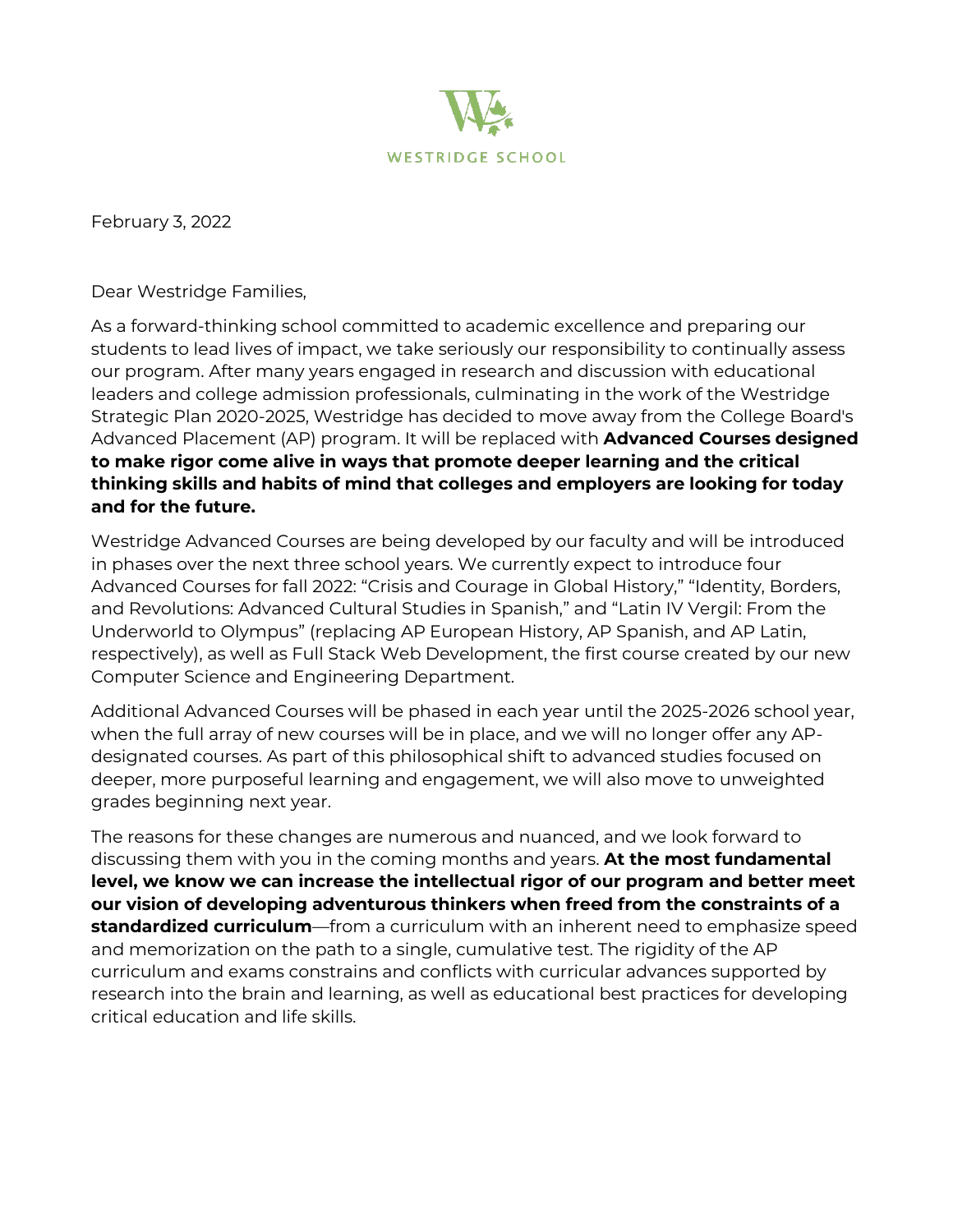We are developing Advanced Courses that:

- introduce more meaningful rigor by shifting from the memorization of facts to the application of knowledge—knowing how to think about and synthesize information to solve problems and produce original analyses
- are more inquiry-based and demand sophisticated, independent thinking
- prepare our students for the world today and in the future by emphasizing learning and skills that colleges and workplaces report valuing
- provide flexibility for in-depth discussions to flourish and course content and projects to be responsive to student interest and real-world events, both central to deep learning and information retention
- offer more diverse perspectives and content
- allow for significantly more personalized teaching and learning
- move beyond the solo endeavor of AP studies to more collaborative learning, which research shows improves learning outcomes
- integrate more student research projects and interdisciplinary studies

In some cases, courses could closely resemble an existing AP course—math courses come first to mind—but in many they won't. **We will continue to administer AP exams where our related Advanced Courses provide relevant preparation. When Westridge does not administer an exam, students may sit for it at another location**.

As you may know, leading independent schools have been moving away from formal AP designations for nearly 20 years, including Sidwell Friends, Phillips Exeter, Andover, Chapin, Nightingale-Bamford, Lawrenceville, and National Cathedral School. California schools with advanced course programs include Castilleja, Cate, Crossroads, Campbell Hall, Marin Academy, Crystal Springs Uplands, Thacher, and The Webb Schools. Each school that we have spoken with reports significant improvements in student engagement and learning, and no negative impact on college admissions. In fact, many emphasize a positive impact on college admissions as students are better able to distinguish themselves in the application process.

**Feedback from these schools was borne out by our discussions with many of the college admissions professionals with whom we work, who all confirmed this move would not disadvantage Westridge students in the college admission process**. Their interest lies not in the AP program itself but, rather, in students challenging themselves within the curriculum of their particular school. Colleges and universities know Westridge and our students well. Our college counseling team will continue to utilize their strong relationships to ensure their colleagues in college admission offices have a clear understanding of our advanced offerings and the rigor and goals of the program.

As mentioned, we will have many discussions as our program is implemented in the coming years. To answer immediate questions regarding the move beyond APs to Advanced Courses developed specifically for our students, we have attached answers to

> 324 Madeline Drive Pasadena, California 91105-3399